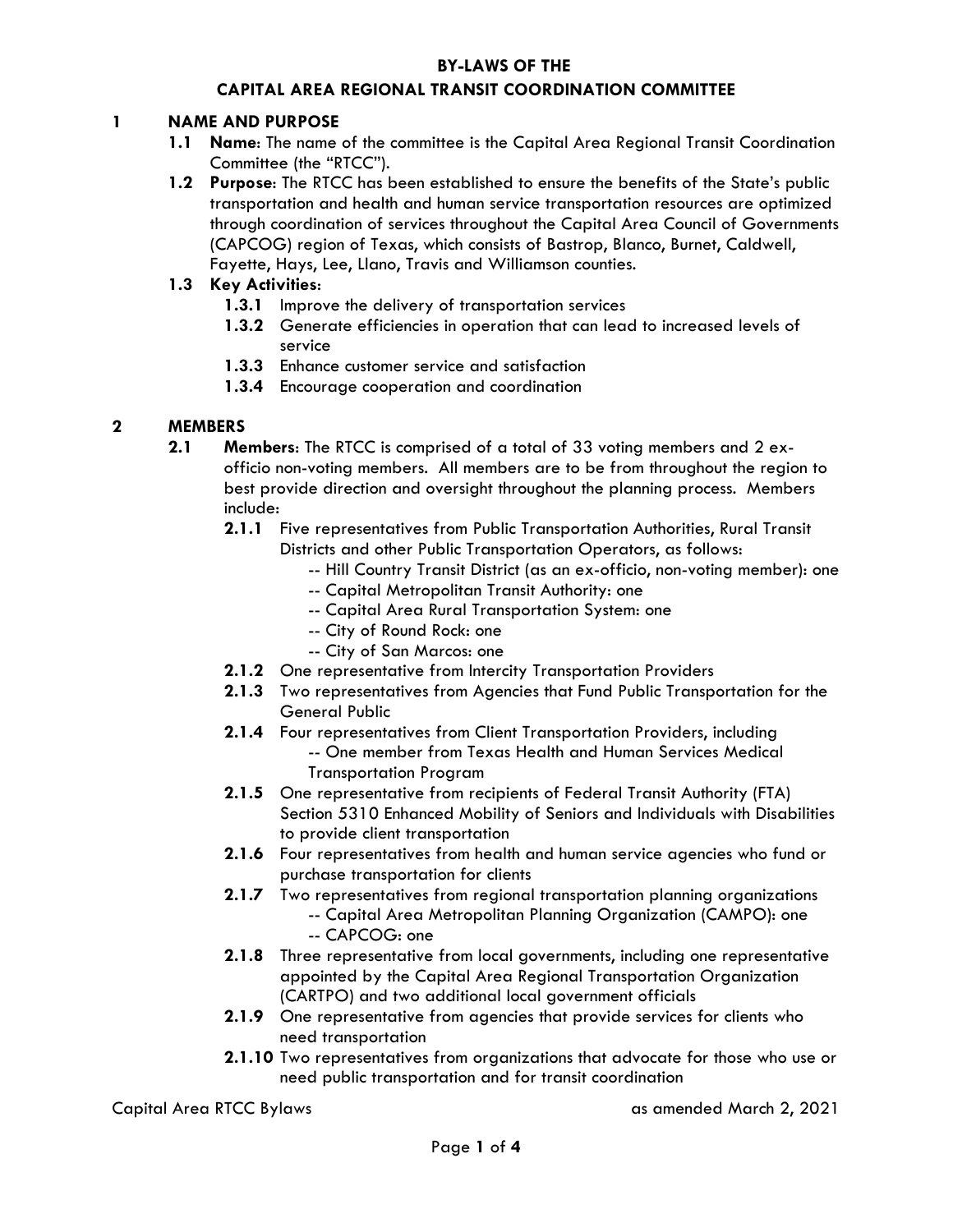- **2.1.11** Two representatives from users of public transportation
- **2.1.12** One interested member of the general public
- **2.1.13** One representative from higher education transportation
- **2.1.14** One representative from private sector providers
- **2.1.15** One representative from faith based transportation provider
- **2.1.16** One representative from sponsor of volunteer driver programs
- **2.1.17** One representative from primary and secondary education transportation
- **2.1.18** One representative from the business community
- **2.1.19** One representative from Office of Mobility Management (as an ex-officio, non-voting member)
- **2.2 Membership Vacancies**: The RTCC will accept applications for vacancies during the months of January and July, each year, then at its first regularly scheduled meeting, following those months, discuss the applications and vote on whether to accept the applicant.
	- **2.2.1** The Chair has the authority to make additional calls to fill membership vacancies.
- **2.3 Attendance**: Members are expected to attend all quarterly meetings. If a member cannot attend, his/her alternate is expected to attend.
	- **2.3.1** A member shall forfeit their membership if no one from the represented organization is present at two (2) consecutive meetings.
	- **2.3.2** If a member forfeits their membership, the alternate for that organization will be asked to participate on the RTCC.
	- **2.3.3** If the alternate does not wish to participate, the Chair may make an additional call to fill the vacancy or wait until the next bi-annual membership vacancy process.

### **2.4 Member Proxy**:

**2.4.1** Written notice is required for members to be represented by proxy, either short-term, long-term or permanently.

# **3 OFFICERS**

- **3.1 Officers**: The officers of the RTCC consist of a Chair and Vice-Chair.
- **3.2 Elections**: Officers shall be elected at the first regularly scheduled meeting of each calendar year. Elections shall be conducted as follows:
	- **3.2.1** Nominations shall be made during the month of January and sent to the assigned person from the lead agency.
	- **3.2.2** All nominations will be placed on a paper ballot.
	- **3.2.3** Ballots shall be distributed at the first regularly scheduled meeting of the year.
	- **3.2.4** All present members shall cast their vote for Chair and Vice-Chair.
	- **3.2.5** Completed ballots shall be submitted to the assigned person from the lead agency and tallied by that person.
	- **3.2.6** Once all votes are tallied the results shall be read aloud.
	- **3.2.7** In the event of a tie, the two names shall be read aloud, votes cast on blank paper, submitted to the assigned person from the lead agency, tallied by that person, and results shall be read aloud.
- **3.3 Term**: Officers serve a one-year term, beginning on the date of election.
- **3.4 Duties**: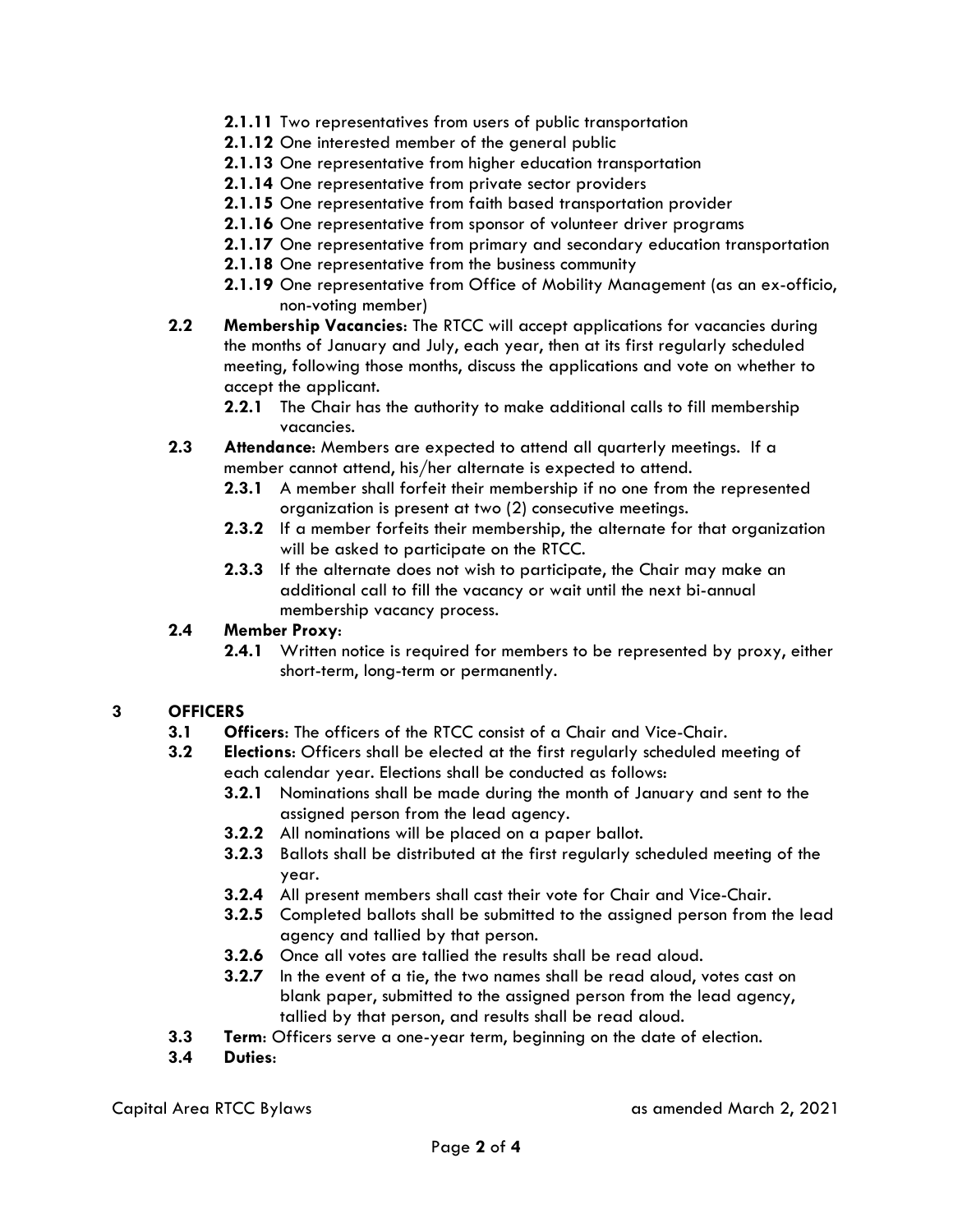- **3.4.1** Chair The Chair shall call meetings of the RTCC to order and shall conduct the meetings.
- **3.4.2** Vice-Chair The Vice-Chair shall perform the duties of the Chair in the event of the Chair's absence and other activities, as directed by the Chair.
- **3.4.3** In case the Chair and Vice-Chair are absent or unable to perform their duties, the RTCC may appoint a Chair Pro-Tem.

# **4 WORKING GROUP**

- **4.1 Establishment**: The Chair, at his/her discretion, may create a working group(s), utilizing the criteria listed below.
- **4.2 Members**: This working group shall consist of five members of the RTCC.

# **4.3 Duties**:

- **4.3.1** The working group shall collaborate, discuss and prepare any materials required by the membership at large
- **4.3.2** Examples include the annual workshop, plan updates, survey preparation, amendments to By-Laws and other materials as required
- **4.3.3** Report progress and results to membership at RTCC meetings for discussion and/or adoption
- **4.4 Term**: From the date of appointment, the working group members serve a oneyear term.
- **4.5 Appointments**: At the first regularly scheduled meeting of the year, the Chair shall ask for volunteers to serve on the working group.
	- **4.5.1** From those that volunteer the Chair shall choose five members who will serve.
	- **4.5.2** In the case there are no volunteers the Chair shall appoint five members to be in the Working Group.
- **4.6 Attendance**: If volunteer is not materially participating, that volunteer can be replaced.
	- **4.6.1** The Chair has the discretion to change the membership of the working group, as he/she sees fit.

# **5 MEETINGS**

- **5.1 Meetings**: Regularly scheduled meetings are to be held on a quarterly schedule. The schedule, for the following year, will be determined at the last meeting of the current year. Once established, the meeting calendar will be posted on the RTCC website and a meeting invite for each meeting will be sent to each RTCC member.
- **5.2 Special Meetings**: Special meetings of the RTCC may be called upon request.
- **5.3 Notice**: At least 5 business days before each meeting an agenda, will be sent to each RTCC member via electronic transmission.
- **5.4 Open Meetings**: All regular and special meetings of the RTCC shall be open to the public.
- **5.5 Conduct**: Except where these By-Laws require otherwise, *Robert's Rules of Order* shall govern the conduct of all RTCC regular and special meetings.

# **6 QUORUM**

**6.1 Quorum**: One-third of the total voting membership, excluding vacancies, constitutes a quorum for conducting RTCC business.